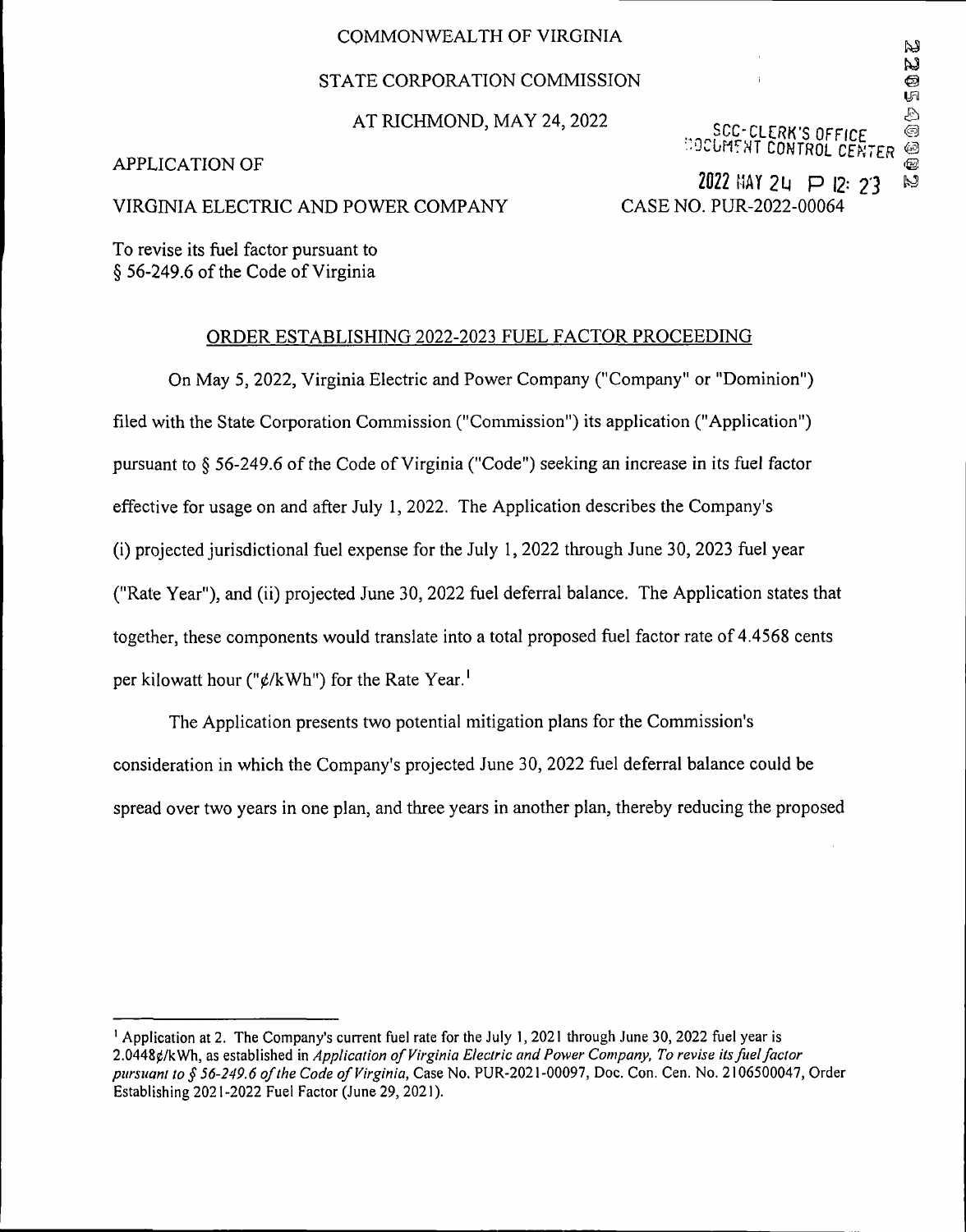fuel factor rate.<sup>2</sup> The Company requests that the Commission establish a three-year mitigation plan, and a corresponding fuel rate of  $3.5379 \ell / kWh$  for the Rate Year.<sup>3</sup>

The Company's proposed fuel rate  $(3.5379\varepsilon/kWh)$ , reflected in Fuel Charge Rider A, consists of both current and prior period factors.4 According to the Application, the Company's proposed current period factor for Fuel Charge Rider A of 3.0784¢/kWh is designed to recover the Company's estimated Virginia jurisdictional fuel expenses, including purchased power expenses, of approximately \$2,278 billion for the Rate Year.<sup>5</sup> The Company's proposed prior period factor for Fuel Charge Rider A of  $0.4595\ell/kWh$  is designed to collect approximately one-third of the Company's \$1,020 billion projected fuel deferral balance as of June 30, 2022, or \$288.8 million, as adjusted downward to reflect Dominion's proposed accounting change for market-based rate ("MBR") customers.<sup>6</sup> The Company asserts this adjustment does not impact the proposed fuel rates for non-MBR customers.<sup>7</sup>

*<sup>4</sup> id.* at 2.

*<sup>5</sup> Id.*

<sup>&</sup>lt;sup>2</sup> Application at 3, 4. The Company states that the total projected June 30, 2022 fuel deferral balance is substantial, largely due to the increase in commodity prices over the past year. *Id.* at 2. The Company further states that forward commodity prices have also risen significantly over the Company's last year's forecast, especially for natural gas and purchased power. Direct Testimony of Gregory A. Workman at 4.

<sup>3</sup>Application at 4. The three-year mitigation proposal would, if approved, amortize the Company's \$1.020 billion projected June 30,2022 fuel deferral balance for recovery equally over the fuel periods July 1, 2022 - June 30,2023, July 1,2023 - June 30, 2024, and July 1,2024 - June 30, 2025 (a total of 36 months). *Id.* at 3. The two-year mitigation proposal would, correspondingly, amortize the aforesaid fuel deferral balance for recovery over the fuel periods July 1,2022 - June 30, 2023, and July 1,2023 - June 30, 2024. *Id* at 3.

<sup>6</sup> Direct Testimony ofTimothy P. Stuller ("Stuller Testimony") at 2, 3. The amount of \$288.8 million represents one-third of \$866.5 million, which is the Company's calculation of its deferral balance as ofJune 30, 2022, adjusted to exclude fuel costs associated with Dominion customers under certain MBR schedules. Stuller Testimony at Schedule 6.

<sup>&</sup>lt;sup>7</sup> Direct Testimony of J. Scott Gaskill at 12.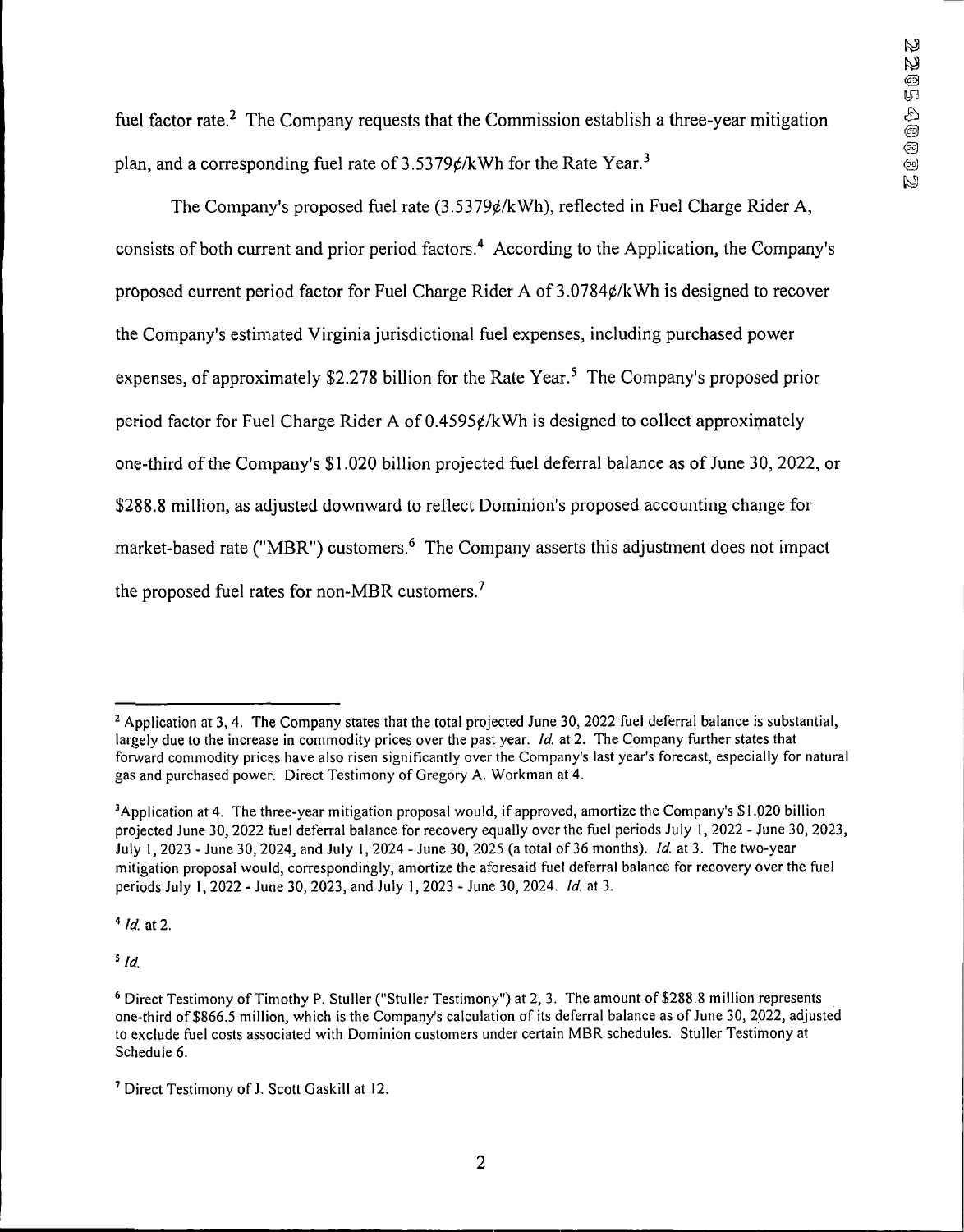$\mathcal{L}_{\mathcal{L}}$ 

In total, Dominion's proposed fuel rate of  $3.5379 \ell / kWh$  represents a  $1.4931 \ell / kWh$ increase from the fuel factor rate of  $2.0448\frac{\epsilon}{k}$ Wh presently in effect.<sup>8</sup> According to the Company, this proposal would result in an annual fuel revenue increase of approximately \$1,105 billion over the Rate Year.<sup>9</sup> The total proposed fuel factor would increase the average weighted monthly bill of a residential customer using 1,000 kWh of electricity per month by \$14.93, or approximately 12.2%.10

In this Application, the Company is also seeking approval of an accounting change as it relates to the funding of the fuel factor for customers taking service under the approved MBR schedules, Rate Schedule MBR, Rate Schedule MBR-GS-3, Rate Schedule MBR-GS-4, and the SCR Rate Schedule (collectively, the "MBR Customers"). The Company asserts that this proposed accounting change will more timely align the timing ofthe fuel expense incurred by the Company and the revenues received through the market-based charges from these customers. Per the Company, this change holds both MBR and non-MBR customers harmless and is intended to resolve a timing mismatch between revenue and fuel expense that exists for customers taking service on these voluntary rate schedules.<sup>11</sup>

Finally, in conjunction with the filing of its Application on May 5, 2022, the Company filed the Motion of Virginia Electric and Power Company for Entry of a Protective Order

*<sup>10</sup> Id.* at 8.

**<sup>8</sup>** Stuller Testimony at Schedule 10.

*<sup>9</sup> Id.* at 1-2.

<sup>&</sup>lt;sup>11</sup> Application at 5. Per the Company, under this proposal, MBR-customer revenues would fund their share of actual fuel costs on a real-time basis instead of contributing to an over- or under-recovery of fuel costs. MBR revenue would be removed from the fuel deferral process. The Company proposes that this accounting change take effect on July 1,2022. The Application's proposed Fuel Charge Rider A incorporates this change, specifying how MBR revenues are treated with respect to the fuel deferral. *Id.*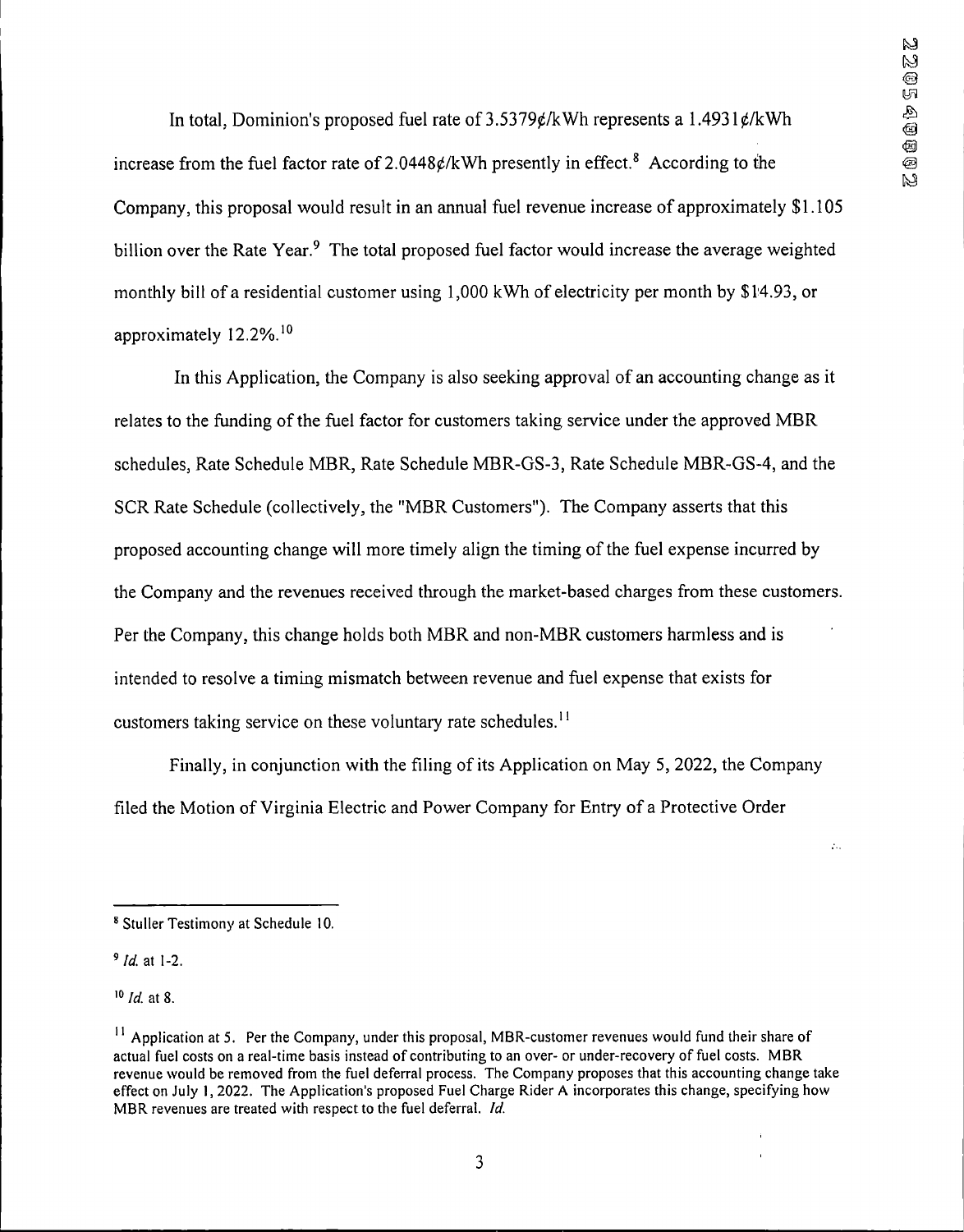("Motion for Protective Order") and a proposed protective order that establishes procedures governing the use of confidential information in this proceeding.

NOW THE COMMISSION, upon consideration of this matter, is of the opinion and finds that this matter should be docketed; the Company should provide public notice ofits Application; a public hearing should be scheduled for the purpose of receiving testimony and evidence on the Application; interested persons should have an opportunity to file comments on the Application or to participate in this proceeding as a respondent; and the Staff of the Commission ("Staff") should be directed to investigate the Application and to file testimony and exhibits containing its findings and recommendations thereon. The Commission further finds  $\frac{1}{2}$ that inasmuch as the hearing of this matter will occur subsequent to July 1, 2022—the beginning of the Company's 2022-2023 fuel year—the Company's proposed fuel factor of  $3.5379 \ell$ /kWh may, at the Company's election, be placed into effect on an interim basis for usage on and after July 1,2022.

We also find that a Hearing Examiner should be assigned to conduct all further proceedings in this matter on behalf of the Commission, including ruling on the Company's Motion for Protective Order and filing a final report containing the Hearing Examiner's findings and recommendations.

The Commission further takes judicial notice of the ongoing public health issues related to the spread of the coronavirus, or COVID-19. The Commission has taken certain actions, and

4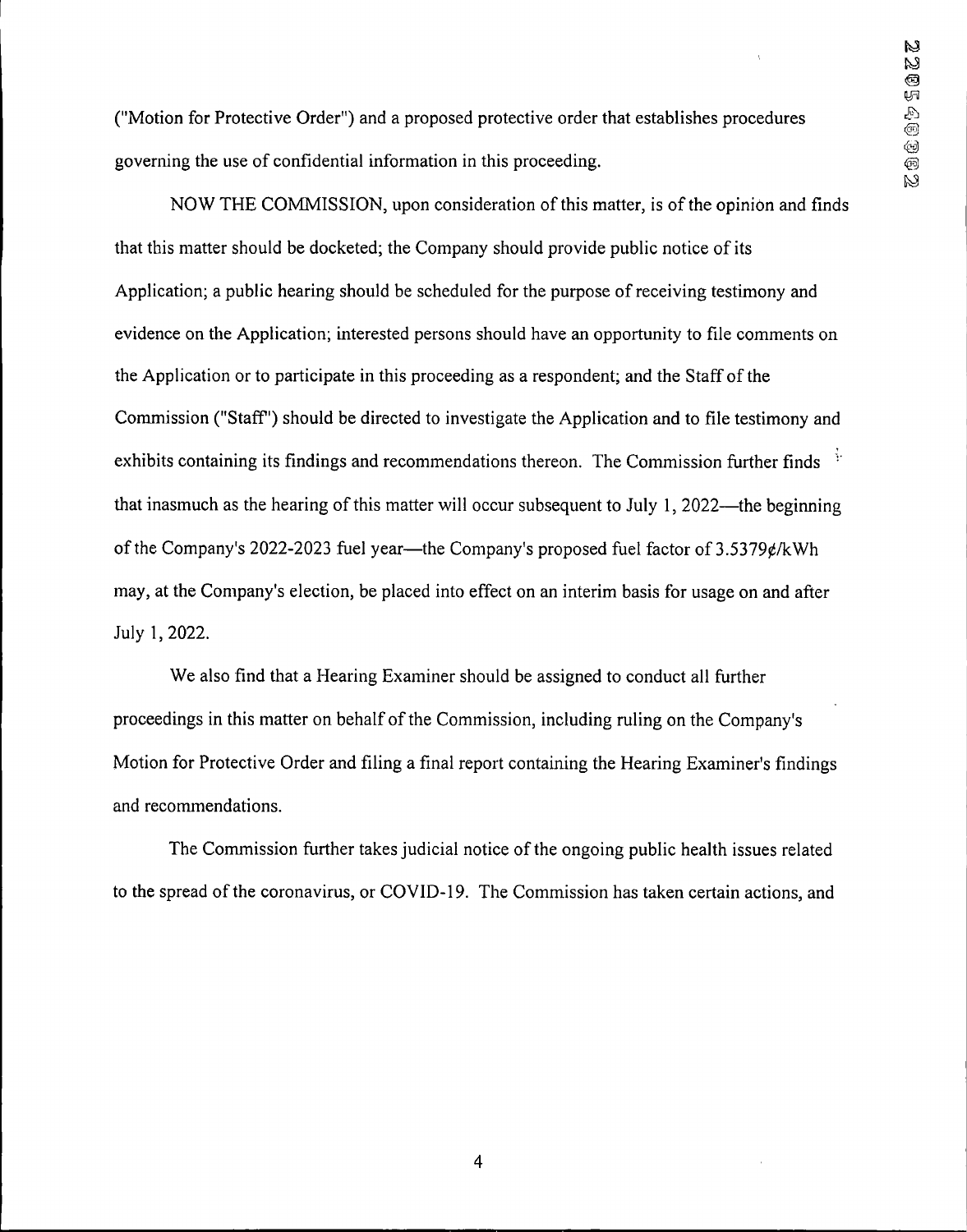may take additional actions going forward, that could impact the procedures in this proceeding.<sup>12</sup> Consistent with these actions, in regard to the terms of the procedural framework established below, the Commission will, among other things, direct the electronic filing of testimony and pleadings, unless they contain confidential information, and require electronic service on parties to this proceeding.

For clarification, we note that Dominion's proposed fuel factor, if approved, would result in an increase to customer bills. We realize that the current COVID-19 public health issues have caused devastating economic effects that impact all utility customers. We responded to this economic emergency by, among other actions, suspending for approximately six months customer disconnections from utility service and directing Virginia utilities to offer extended payment plans, without late fees for those who are current on such plans, to protect customers from service disconnections. We are sensitive to the effects of rate increases, especially in times such as these. The Commission, however, must and will follow the laws applicable to this case; as well as the findings of fact supported by evidence in the record.

Accordingly, IT IS ORDERED THAT:

(1) This matter is docketed and assigned Case No. PUR-2022-00064.

*<sup>12</sup> See, e.g., Commonwealth ofVirginia, exrel. State Corporation Commission, Ex Parte: Electronic Service of Commission Orders,* Case No. CLK-2020-00004, Doc. Con. Cen. No. 200330035, Order Concerning Electronic Service ofCommission Orders (Mar. 19, 2020), *extended by* Doc. Con. Cen. No. 200520105, Order Regarding the State Corporation Commission's Revised Operating Procedures During COVID-19 Emergency (May 11, 2020); *Commonwealth of Virginia, ex rel., State Corporation Commission, Ex Parte: Revised Operating Procedures During COVID-19 Emergency,* Case No. CLK-2020-00005, Doc. Con. Cen. No. 200330042, Order Regarding the State Corporation Commission's Revised Operating Procedures During COVID-19 Emergency (Mar. 19, 2020) ("Revised Operating Procedures Order"), *extended by* Doc. Con. Cen. No. 200520105, Order Regarding the State Corporation Commission's Revised Operating Procedures During COVID-19 Emergency (May 11,2020); *Commonwealth of Virginia, ex rel. State Corporation Commission, Ex Parte: Electronic service amongparties during COVID-19 emergency,* Case No. CLK-2020-00007, Doc. Con. Cen. No. 200410009, Order Requiring Electronic Service (Apr. 1,2020).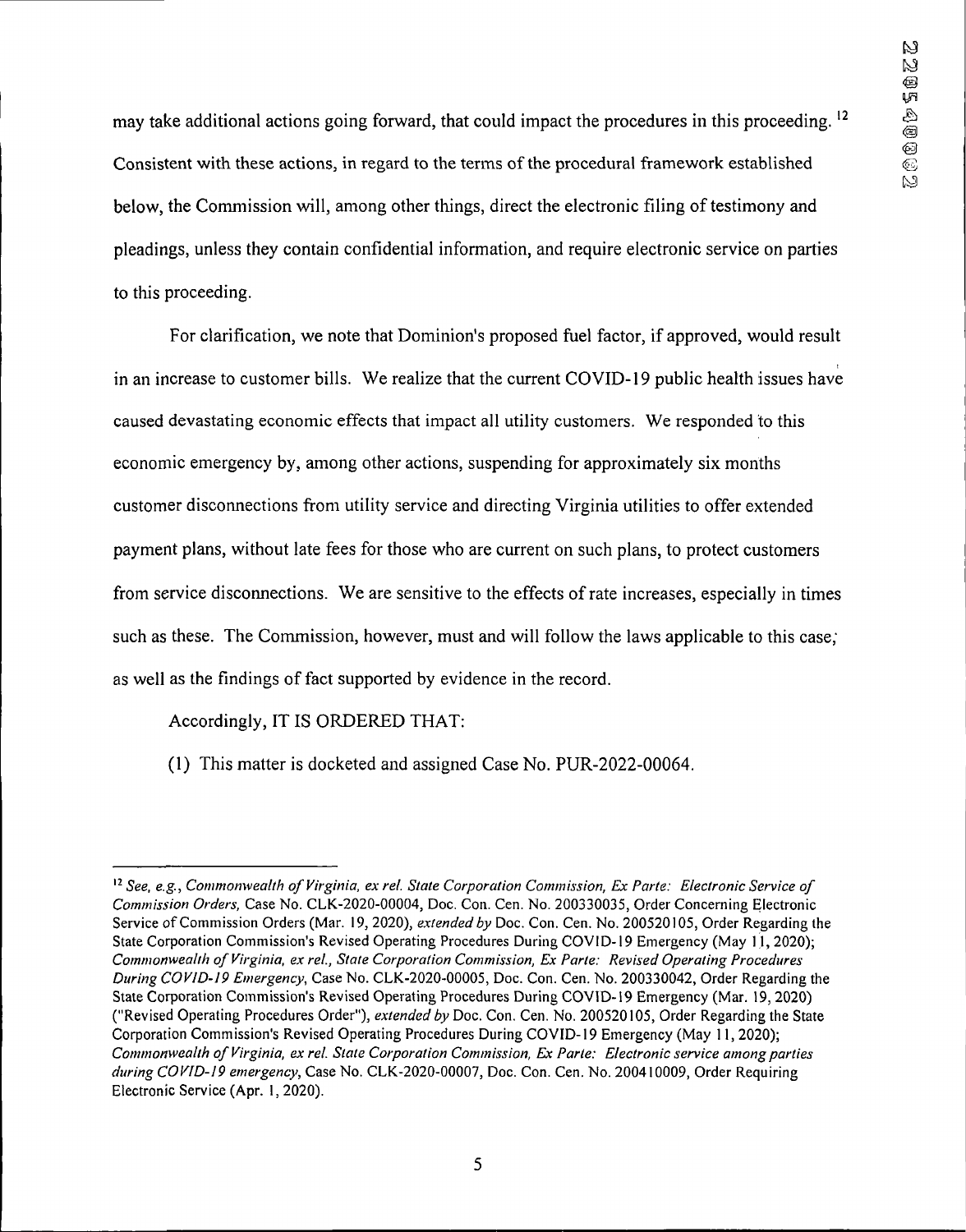(2) The Company's proposed fuel factor of  $3.5379 \ell / kWh$  may, at the Company's election, be placed into effect on an interim basis for usage on and after July 1, 2022.

(3) As provided by § 12.1-31 ofthe Code and Rule 5 VAC 5 20 120, *Procedure before hearing examiners,* of the Commission's Rules of Practice, a Hearing Examiner is appointed to conduct all further proceedings in this matter on behalf of the Commission, including ruling on the Company's Motion for Protective Order and filing a final report containing the Hearing Examiner's findings and recommendations. A copy of each filing made with the Commission's Clerk's office in this matter shall also be sent electronically to the Office of the Hearing Examiners.13

(4) All pleadings in this matter shall be submitted electronically to the extent authorized by <sup>5</sup> VAC 5-20-150, *Copies andformat,* ofthe Commission's Rules of Practice. Confidential and Extraordinarily Sensitive Information shall not be submitted electronically and should comply with 5 VAC 5-20-170, *Confidential information*, of the Rules of Practice. Any person seeking to hand deliver and physically file or submit any pleading or other document shall contact the Clerk's Office Document Control Center at (804) 371-9838 to arrange the delivery.<sup>14</sup>

(5) Pursuant to <sup>5</sup> VAC 5-20-140, *Filing and service,* ofthe Commission's Rules of Practice, the Commission directs that service on parties and Staff in this matter shall be accomplished by electronic means. Concerning Confidential or Extraordinarily Sensitive Information, parties and Staff are instructed to work together to agree upon the manner in which

<sup>&</sup>lt;sup>13</sup> Such electronic copies shall be sent to: Wendv.Starkey@scc.virginia.gov, LeaAnn.Robertson@scc.virginia.gov and Kaitlvn.McClure@scc.virginia.gov.

<sup>&</sup>lt;sup>14</sup> As noted in the Revised Operating Procedures Order, submissions to the Commission's Clerk's Office via U.S. mail or commercial mail equivalents may not be processed for an indefinite period of time due to the COVID-19 emergency.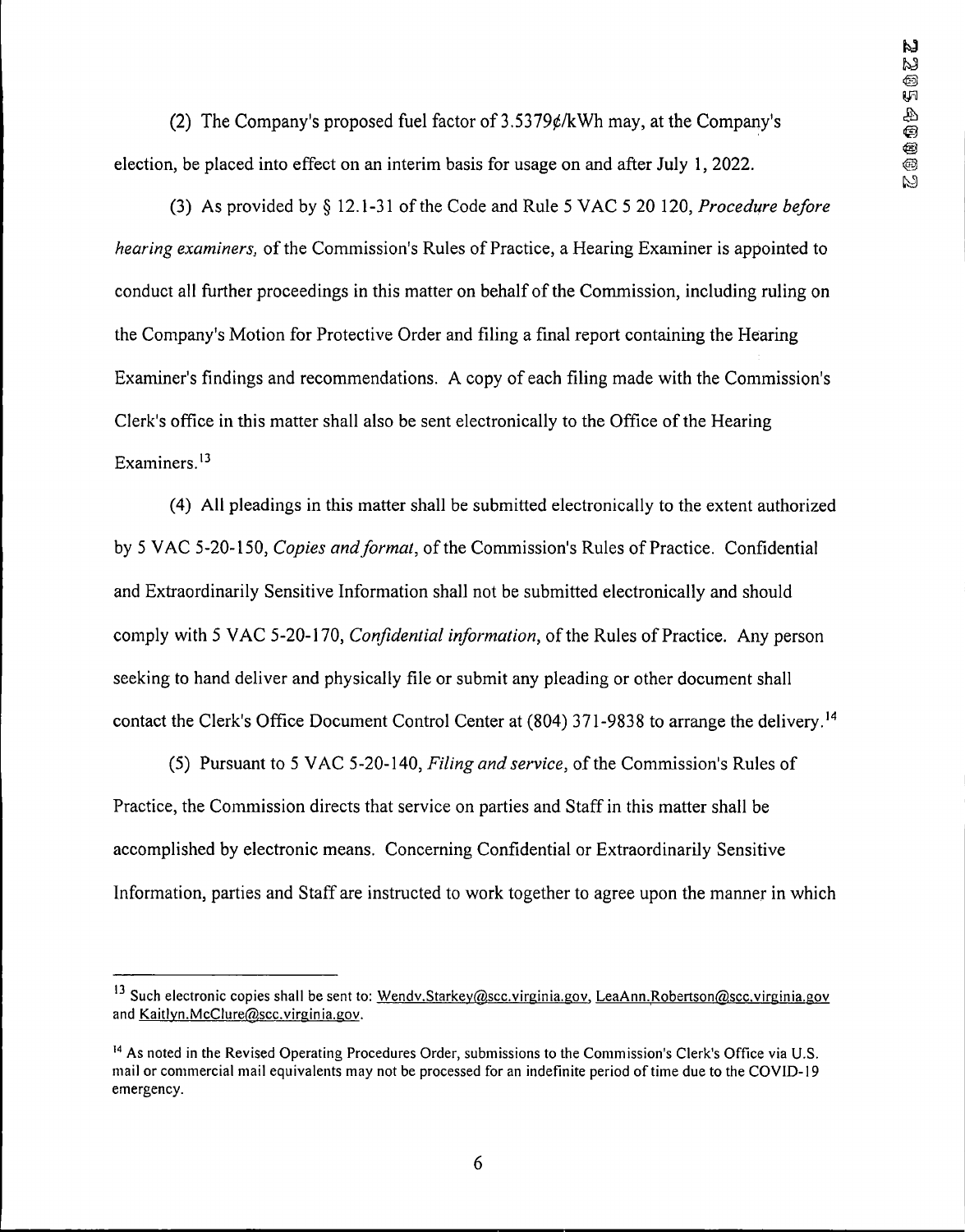documents containing such information shall be served upon one another, to the extent

practicable, in an electronically protected manner, even ifsuch information is unable to be filed

in the Office of the Clerk, so that no party or Staff is impeded from preparing its case.

 $(6)$  The Commission hereby schedules a telephonic hearing for the receipt of testimony

from public witnesses on the Application, as follows:

(a) A hearing for the receipt of testimony from public witnesses on the Application shall be convened telephonically at 10 a.m., on July 6, 2022, with no witness present in the Commission's courtroom.15

(b) To promote fairness for all public witnesses, each witness will be allotted five minutes to provide testimony.

(c) On or before June 30, 2022, any person desiring to offer testimony as a public witness shall provide to the Commission (a) your name, and (b) the telephone number that you wish the Commission to call during the hearing to receive your testimony. This information may be provided to the Commission in three ways: (i) by filling out a form on the Commission's website at scc.virginia.gov/pages/Webcasting; (ii) by completing and emailing the PDF version of this form to SCCInfo@scc.virginia.gov; or (iii) by calling (804) 371-9141.

(d) Beginning at 10 a.m., on July 6, 2022, the Commission will telephone sequentially each person who has signed up to testify as provided above. This hearing will not be convened, and the parties will be notified of such if no person signs up to testify as a public witness.

(e) This public witness hearing will be webcast at scc.virginia.gov/pages/Webcasting.

(7) A public evidentiary hearing on the Application shall be convened at 10 a.m. on

July 7, 2022, in the Commission's second floor courtroom located in the Tyler Building,

1300 East Main Street, Richmond, Virginia 23219, to receive testimony and evidence offered by

the Company, respondents, and the Staff on the Application.

<sup>&</sup>lt;sup>15</sup> The Commission will convene counsel of record in this proceeding to attend the public witness hearing virtually.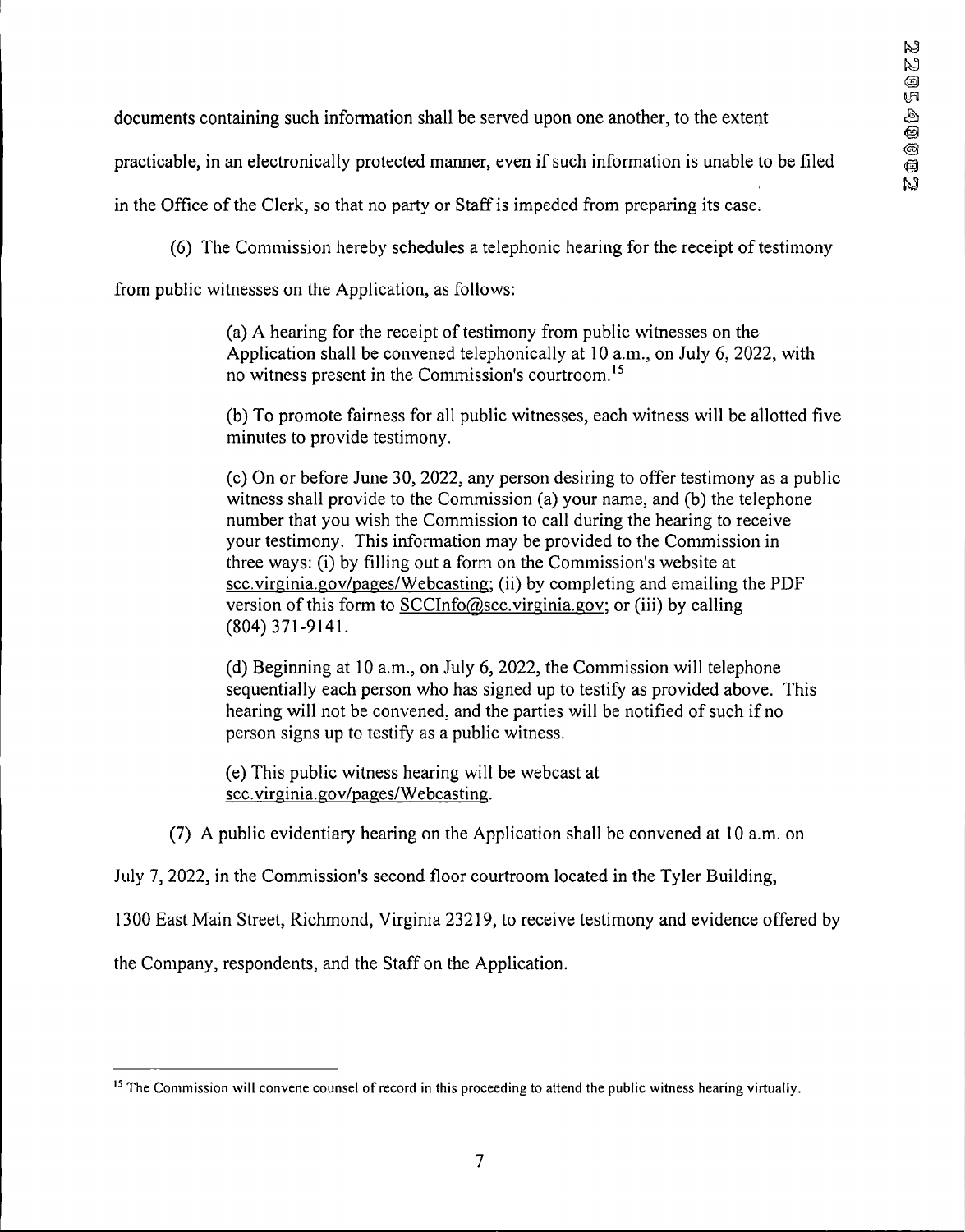(8) An electronic copy of the public version of the Company's Application may be obtained by submitting a written request to counsel for the Company, Elaine S. Ryan, Esquire, McGuireWoods LLP, Gateway Plaza, 800 East Canal Street, Richmond, Virginia 23219, or  $e$ ryan $@$ mcguirewoods.com. Interested persons also may download unofficial copies of the public version of the Application and other documents filed in this case from the Commission's website: scc.virginia.gov/pages/Case-Information.

(9) On or before June 9, 2022, Dominion shall publish the following notice as display advertising (not classified) on one occasion in newspapers of general circulation throughout the Company's service territory in Virginia: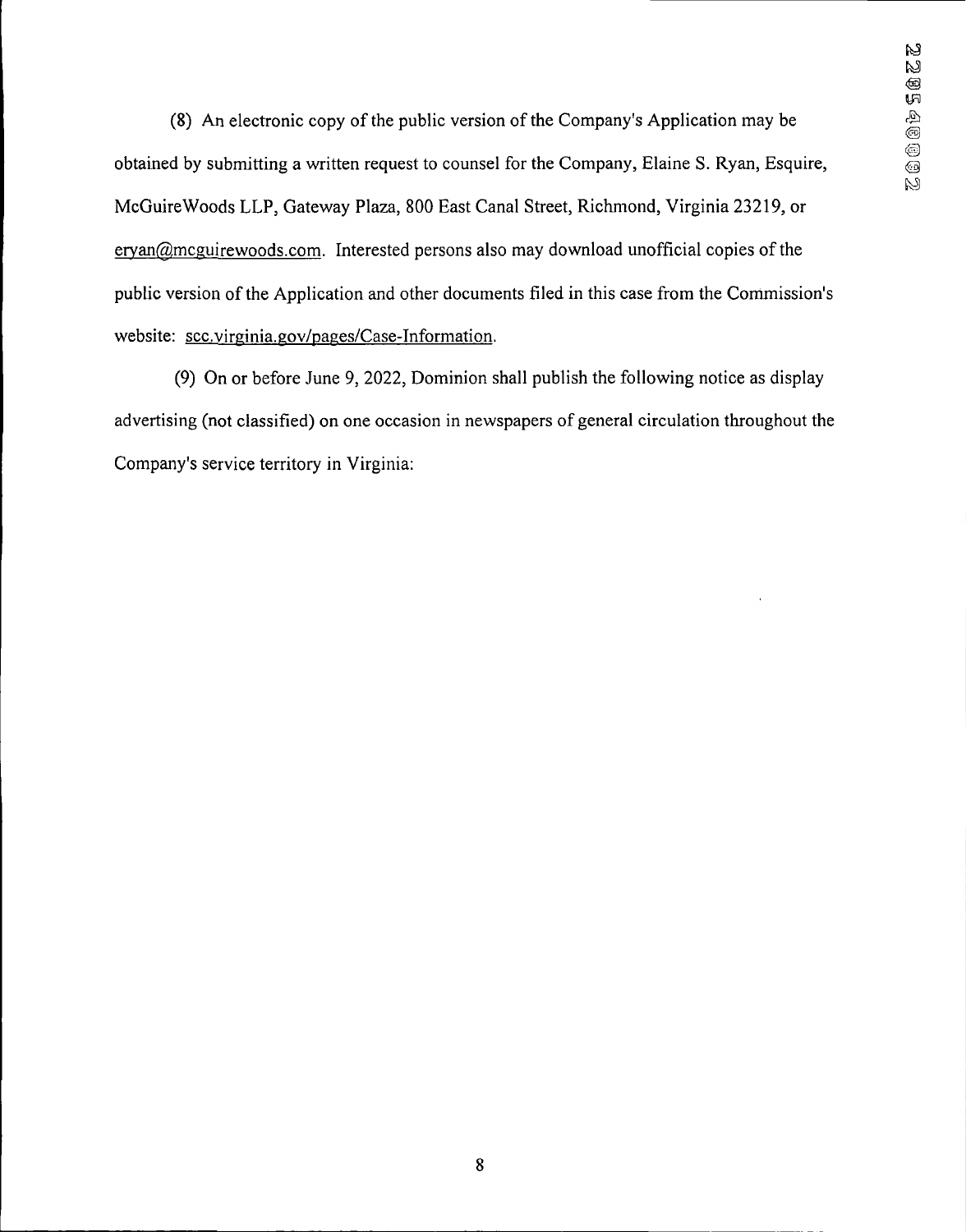# NOTICE TO THE PUBLIC OF VIRGINIA ELECTRIC AND POWER COMPANY'S REQUEST TO REVISE ITS FUEL FACTOR CASE NO. PUR-2022-00064

- **• Virginia Electric and Power Company ("Dominion") has filed its application pursuant to § 56-249.6 ofthe Code of Virginia seeking to increase its fuel factor from 2.0448 cents per kilowatt hour ("0/kWh") to 3.5379^/kWh, effective for usage on and after July 1, 2022.**
- **• According to Dominion, the total proposed fuel factor would increase the average weighted monthly bill of a residential customer using 1,000 kWh of electricity per month by \$14.93, or approximately 12.2%.**
- **• A Hearing Examiner appointed by the Commission will hold a telephonic hearing in this case on July 6, 2022, at 10 a.m. for the receipt of public witness testimony.**
- **• An evidentiary hearing will be held on July 7, 2022, at 10 a.m., in the Commission's second floor courtroom located in the Tyler Building, 1300 East Main Street, Richmond, VA 23219, to receive the testimony and evidence of the Company, any respondents, and the Staff.**
- **• Further information about this case is available on the SCC website at: scc.virginia.gov/case.**

On May 5, 2022, Virginia Electric and Power Company ("Company" or "Dominion") filed with the State Corporation Commission ("Commission") its application ("Application") pursuant to  $\S$  56-249.6 of the Code of Virginia seeking an increase in its fuel factor from 2.0448 cents per kilowatt hour (" $\rlap{/}$  /kWh") to  $3.5379$ ¢/kWh, effective for usage on and after July 1, 2022.

The Company's proposed fuel factor, reflected in Fuel Charge Rider A, consists of both current and prior period factors. The Company's proposed current period factor for Fuel Charge Rider A of  $3.0784 \frac{\epsilon}{k}$  Wh is designed to recover the Company's estimated Virginia jurisdictional fuel expenses, including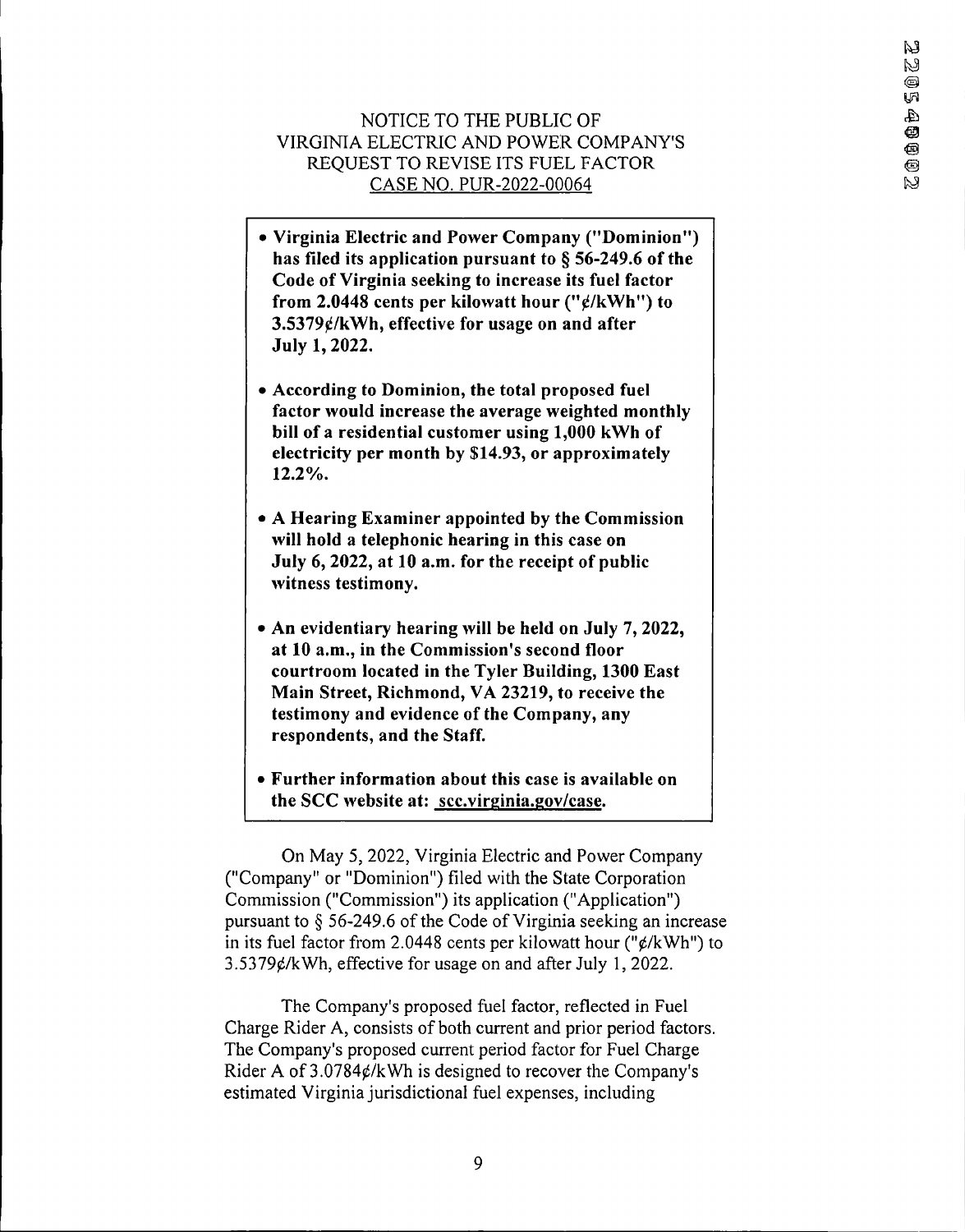$\frac{1}{2}$ 

purchased power expenses, of approximately \$2,278 billion for the period July 1, 2022, through June 30, 2023 ("Rate Year"). The Company's proposed prior period factor for Fuel Charge Rider A of  $0.4595 \notin /kWh$  is designed to collect approximately one-third of the Company's \$1,020 billion projected fuel deferral balance as of June 30, 2022, or \$288.8 million as adjusted for a proposed accounting change ("Three-Year Mitigation proposal"). The amount of \$288.8 million represents one-third of \$866.5 million, which is the Company's calculation of its fuel deferral balance as of June 30, 2022, adjusted to exclude fuel costs associated with Dominion's customers under certain market-based rate ("MBR") schedules. The Company asserts this adjustment does not impact the proposed fuel rates for non-MBR customers.

In total, Dominion's proposed fuel factor (under its Three-Year Mitigation proposal) represents a  $1.4931 \frac{\epsilon}{kWh}$ increase from the fuel factor rate presently in effect of  $2.0448¢/kWh$  which was approved by the Commission in Case No. PUR-2021-00097. According to the Company, this proposal would result in an annual fuel revenue increase of approximately \$1,105 billion over the Rate Year. The total proposed fuel factor would increase the average weighted monthly bill of a residential customer using 1,000 kWh of electricity by \$14.93, or approximately 12.2%.

Dominion's proposed fuel factor of  $3.5379 \ell/kWh$ represents one of three potential fuel rates presented by the Company for the Rate Year. As described in the Application, the Company presented another alternative in which one-half of the Company's \$1.020 billion projected fuel deferral balance as of June 30, 2022 would be collected from the Company's customers during the Rate Year; the remainder would be collected during the period July 1, 2023, through June 30, 2024 ("Two-Year Mitigation proposal"). In the final alternative, the projected \$1.020 billion fuel deferral balance would be fully recovered during the Rate Year ("Full Recovery proposal"). The Application presents each of these alternative treatments of this deferral balance for the Commission's consideration.

In sum, Dominion states that the total fuel factor for the three alternative recovery proposals is as follows: (1)  $4.4568 \ell/kWh$ for Full Recovery; (2)  $3.5379$ ¢/kWh for the Three-Year Mitigation; and  $(3)$  3.7676 $\frac{\epsilon}{k}$ Wh for the Two-Year Mitigation. Implementation of the Three-Year and Two-Year Mitigation proposals would result in an annual fuel revenue increase of approximately \$1,105 billion or \$1,275 billion, respectively, over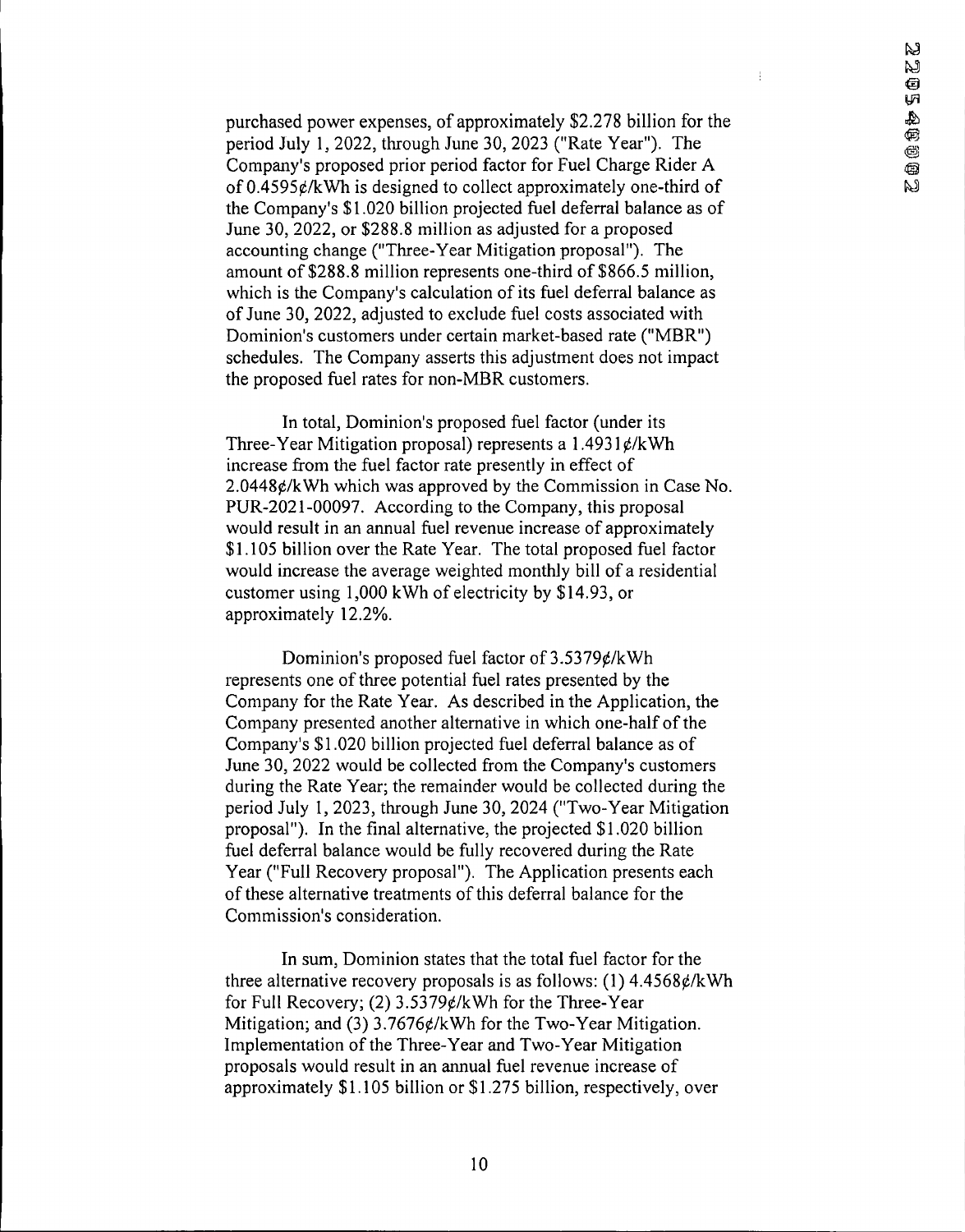the Rate Year. Implementation of the full recovery rate would result in an annual fuel revenue increase of approximately \$1.785 billion over the Rate Year.

For a residential customer using 1,000 kWh per month, the average weighted monthly bill would increase under the three alternative recovery proposals as follows: (1) increase \$24.12 from \$122.01 to \$146.13, or by 19.8%, based on the Full Recovery proposal; (2) increase \$14.93 from \$122.01 to \$136.94, or by 12.2%, based on the Three-Year Mitigation proposal; and (3) increase \$17.23 from \$122.01 to \$139.24, or by 14.1%, based on the Two-Year Mitigation proposal.

The hearing of this matter will occur subsequent to July 1, 2022—the beginning of the Company's 2022-2023 fuel year. Consequently, the Commission has authorized the Company, at its election, to place its proposed fuel factor of  $3.5379 \ell/kWh$ into effect on an interim basis for usage on and after July 1, 2022.

The Commission has taken judicial notice of the ongoing public health issues related to the spread of the coronavirus, or COVID-19. In accordance therewith, all pleadings, briefs, or other documents required to be served in this matter shall be submitted electronically to the extent authorized by 5 VAC 5-20-150, *Copies and format*, of the Commission's Rules of Practice and Procedure ("Rules of Practice"). Confidential and Extraordinarily Sensitive Information shall not be submitted electronically and should comply with 5 VAC 5-20-170, *Confidential information*, of the Rules of Practice. Any person seeking to hand deliver and physically file or submit any pleading or other document shall contact the Clerk's Office Document Control Center at (804) 371-9838 to arrange the delivery.

Pursuant to 5 VAC 5-20-140, *Filing and service*, of the Commission's Rules of Practice, the Commission has directed that service on parties and the Commission's Staff in this matter shall be accomplished by electronic means. Please refer to the Commission's Order Establishing 2022-2023 Fuel Factor Proceeding for further instructions concerning Confidential or Extraordinarily Sensitive Information.

An electronic copy of the public version of the Company's Application may be obtained by submitting a written request to counsel for the Company, Elaine S. Ryan, Esquire, McGuireWoods LLP, Gateway Plaza, 800 East Canal Street, Richmond, Virginia 23219, or ervan@mcguirewoods.com.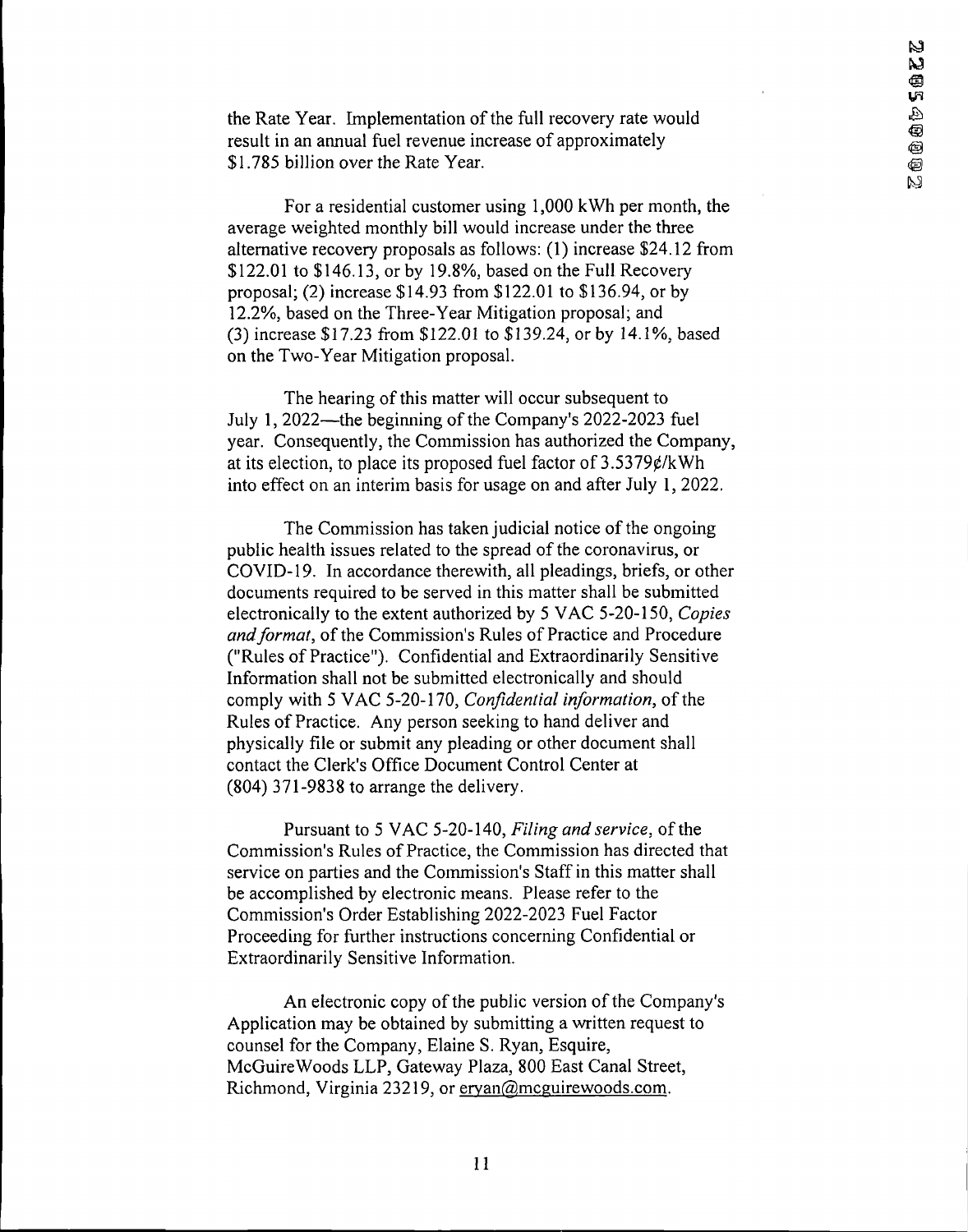The Commission entered an Order Establishing 2022-2023 Fuel Factor Proceeding that, among other things, scheduled public hearings on Dominion's Application. On July 6, 2022, at 10 a.m., a Hearing Examiner appointed by the Commission will hold a telephonic hearing, with no witness present in the Commission's courtroom, for the purpose of receiving the testimony of public witnesses. On or before June 30, 2022, any person desiring to offer testimony as a public witness shall provide to the Commission (a) your name, and (b) the telephone number that you wish the Commission to call during the hearing to receive your testimony. This information may be provided to the Commission in three ways: (i) by filling out a form on the Commission's website at scc.virginia.gov/pages/Webcasting; (ii) by completing and emailing the PDF version of this form to SCCInfo@scc.virginia.gov; or (iii) by calling (804) 371-9141. This public witness hearing will be webcast at scc.virginia.gov/pages/Webcasting.

On July 7, 2022, at 10 a.m., in the Commission's second floor courtroom located in the Tyler Building, 11300 East Main Street, Richmond, Virginia 23219, a Hearing Examiner appointed by the Commission will convene a hearing to receive testimony and evidence offered by the Company, any respondents, and the Commission's Staff on the Application.

On or before June 30, 2022, any interested person may file comments on the Application electronically by following the instructions on the Commission's website: scc.virginia.gov/casecomments/Submit-Public-Comments. Those unable, as a practical matter, to file comments electronically may file such comments by U.S. mail to the Clerk of the State Corporation Commission, c/o Document Control Center, P.O. Box 2118, Richmond, Virginia 23218-2118. All comments shall refer to Case No. PUR-2022-00064.

On or before June 16, 2022, any person or entity wishing to participate as a respondent in this proceeding may do so by filing a notice of participation with the Clerk of the Commission at: scc.virginia.gov/clk/efiling. Those unable, as a practical matter, to file a notice of participation electronically may file such notice by U.S. mail to the Clerk of the Commission at the address listed above. Such notice of participation shall include the email addresses of such parties or their counsel, if available. A copy of the notice of participation as a respondent also must be sent to counsel for the Company. Pursuant to 5 VAC 5-20-80 B,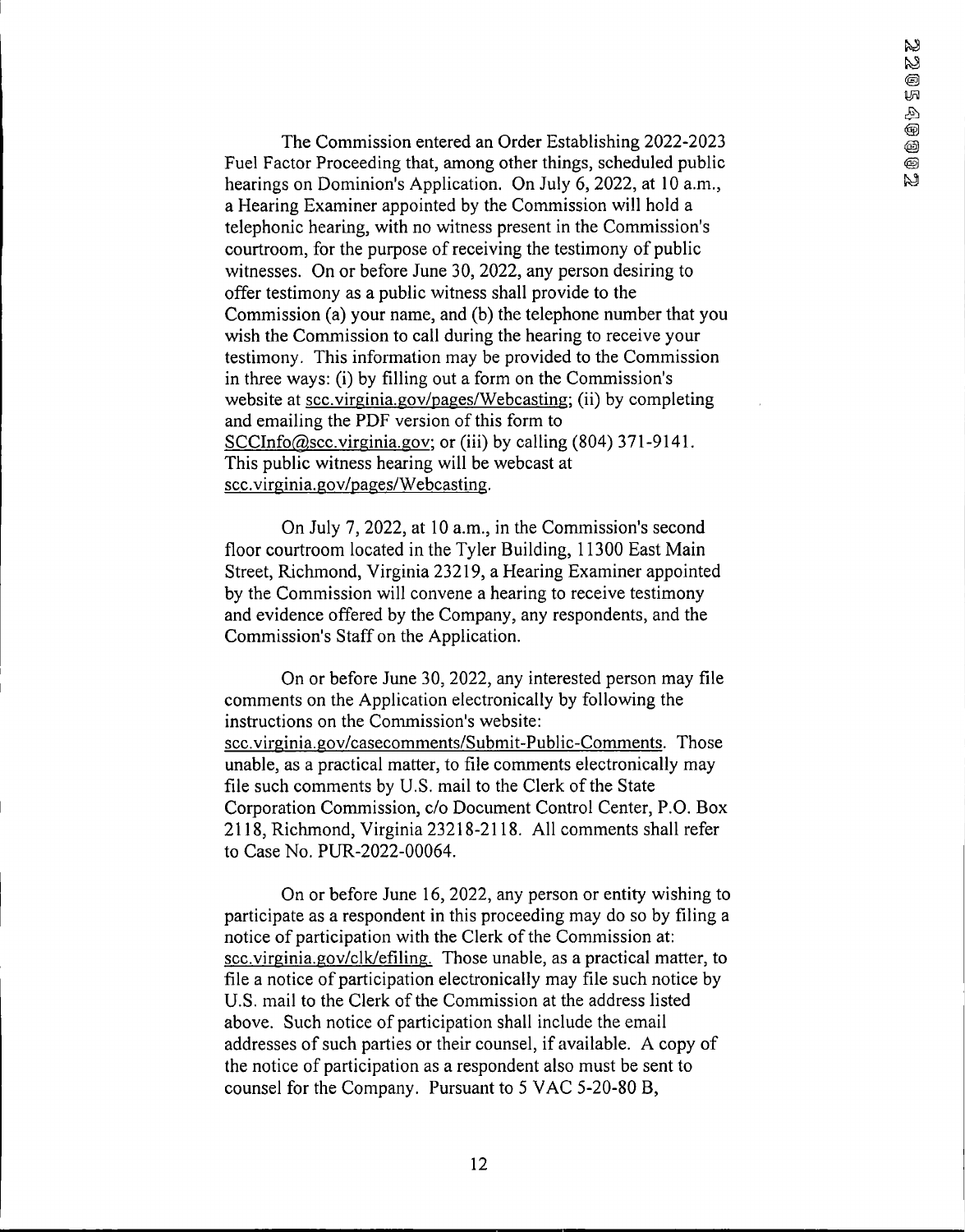*Participation as a respondent*, of the Commission's Rules of Practice, any notice of participation shall set forth: (i) a precise statement of the interest of the respondent; (ii) a statement of the specific action sought to the extent then known; and (iii) the factual and legal basis for the action. Any organization, corporation or government body participating as a respondent must be represented by counsel as required by 5 VAC 5-20-30, *Counsel,* of the Rules of Practice. All filings shall refer to Case No. PUR-2022-00064.

On or before June 16, 2022, each respondent may file with the Clerk of the Commission, at see virginia gov/clk/efiling, any testimony and exhibits by which the respondent expects to establish its case. Any respondent unable, as a practical matter, to file testimony and exhibits electronically may file such notice by U.S. mail to the Clerk of the Commission at the address listed above. Each witness's testimony shall include a summary not to exceed one page. All testimony and exhibits shall be served on the Staff, the Company, and all other respondents simultaneous with its filing. In all filings, respondents shall comply with the Commission's Rules of Practice, as modified by the Commission's Order Establishing 2022-2023 Fuel Factor Proceeding, including, but not limited to: 5 VAC 5-20-140, *Filing and service,* and 5 VAC 5-20-240, *Prepared testimony and exhibits.* All filings shall refer to Case No. PUR-2022-00064.

Any documents filed in paper form with the Office of the Clerk of the Commission in this docket may use both sides of the paper. In all other respects, except as modified by the Commission's Order Establishing 2022-2023 Fuel Factor Proceeding, all filings shall comply fully with the requirements of 5 VAC 5-20-150, *Copies and format*, of the Commission's Rules of Practice.

The Commission's Rules of Practice, the Company's Application, the Commission's Order Establishing 2022-2023 Fuel Factor Proceeding, and other documents filed in this case may be viewed on the Commission's website: scc.virginia.gov/pages/Case-Information.

#### VIRGINIA ELECTRIC AND POWER COMPANY

(10) The Company shall serve each official listed in 20 VAC 5-204-10 J <sup>1</sup> as provided by 20 VAC 5-204-10 J 2.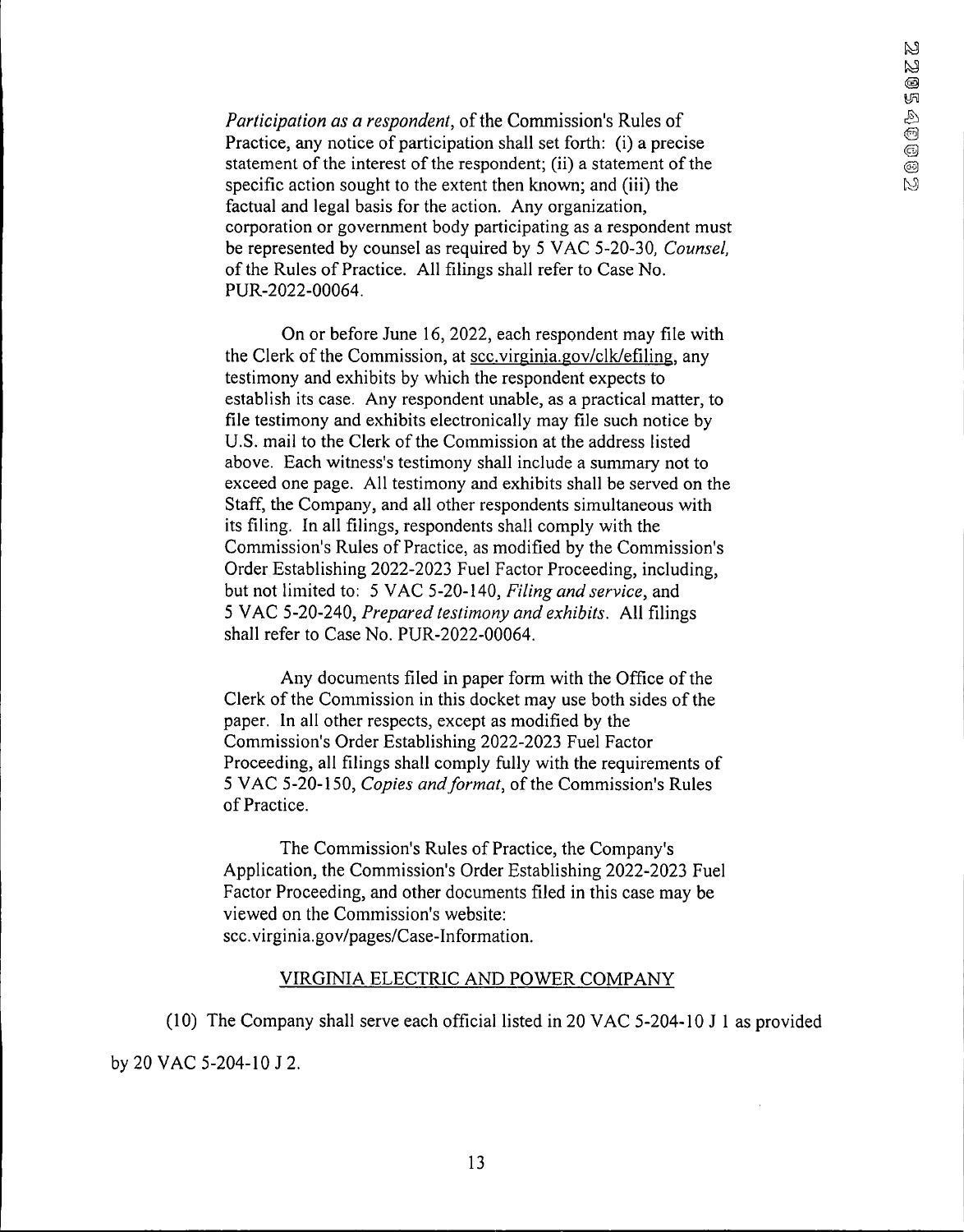(11) On or before June 21,2022, the Company shall file with the Clerk ofthe State Corporation Commission, c/o Document Control Center, P.O. Box 2118, Richmond, Virginia 23218-2118, or electronically at scc.virginia.gov/clk/efiling, proof ofthe notice and service required by Ordering Paragraphs (9) and (10), including the name, title, address, and electronic mail address (if applicable) of each official served.

(12) On or before June 30, 2022, any interested person may file written comments on the Company's Application by following the instructions on the Commission's website: scc.virginia.gov/casecomments/Submit-Public-Comments. Those unable, as a practical matter. to submit comments electronically may file such comments by U.S. mail to the Clerk ofthe State Corporation Commission, c/o Document Control Center, P.O. Box 2118, Richmond, Virginia 23218-2118. All comments shall refer to Case No. PUR-2022-00064.

(13) On or before June 16, 2022, any person or entity wishing to participate as a respondent in this proceeding may do so by filing a notice of participation with the Clerk of the Commission at: scc.virginia.gov/clk/efiling. Those unable, as a practical matter, to file a notice of participation electronically, may file such notice by U.S. mail to the Clerk of the Commission at the address listed above. Such notice of participation shall include the email addresses of such parties or their counsel. The respondent simultaneously shall serve a copy of the notice of participation on counsel to the Company. Pursuant to 5 VAC 5-20-80 B, *Participation as a respondent*, of the Commission's Rules of Practice, any notice of participation shall set forth:  $(i)$  a precise statement of the interest of the respondent;  $(ii)$  a statement of the specific action sought to the extent then known; and (iii) the factual and legal basis for the action. Any organization, corporation, or government body participating as a respondent must be represented

14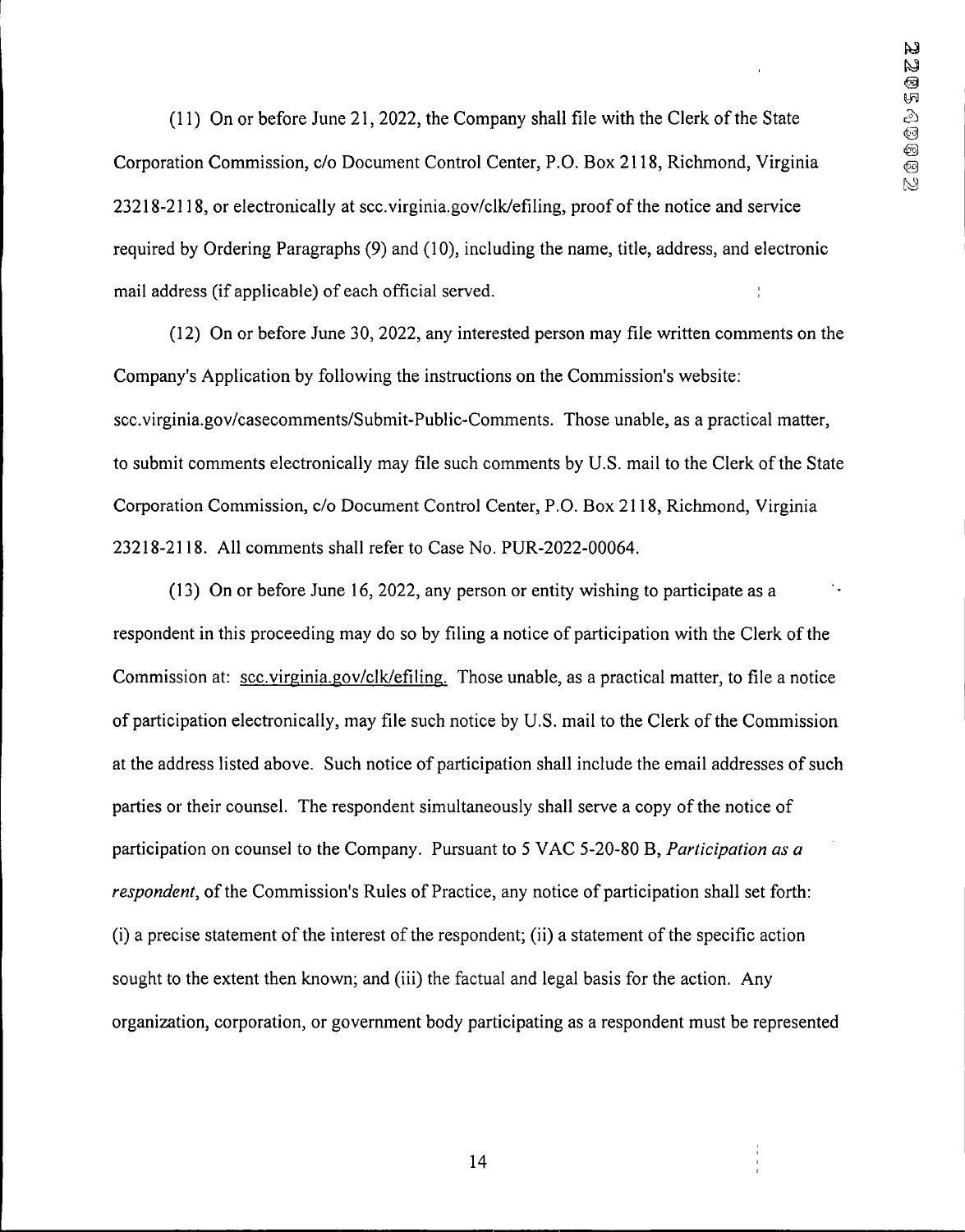by counsel as required by 5 VAC 5-20-30, *Counsel*, of the Rules of Practice. All filings shall refer to Case No. PUR-2022-00064.

 $(14)$  Within three  $(3)$  calendar days of receipt of a notice of participation as a respondent, the Company shall serve upon the respondent a copy of this Order Establishing 2022-2023 Fuel Factor Proceeding as well as a copy of the public version of the Application and supporting materials filed by the Company with the Commission in this docket, unless these materials already have been provided to the respondent.

 $(15)$  On or before June 16, 2022, each respondent may file with the Clerk of the Commission, at scc.virginia.gov/clk/efiling any testimony and exhibits by which the respondent expects to establish its case. Any respondent unable, as a practical matter, to file testimony and exhibits electronically may file such notice by U.S. mail to the Clerk of the Commission at the address listed above. Each witness's testimony shall include a summary not to exceed one page. All testimony and exhibits shall be served on the Staff, the Company, and all other respondents simultaneous with its filing. In all filings, respondents shall comply with the Commission's Rules of Practice, as modified by the Commission's Order Establishing 2022-2023 Fuel Factor Proceeding, including, but not limited to: 5 VAC 5-20-140, *Filing and service,* and 5 VAC 5-20-240, *Prepared testimony and exhibits.* All filings shall refer to Case No. PUR-2022-00064.

(16) The Staff shall investigate the Application. On or before June 24, 2022, the Staff shall file with the Clerk of the Commission its testimony and exhibits, and each Staff witness's testimony shall include a summary not to exceed one page. Staff shall serve a copy thereof on counsel to Dominion and all respondents.

 $(17)$  On or before June 29, 2022, the Company shall file with the Clerk of the Commission: (a) any rebuttal testimony and exhibits that it expects to offer, and each rebuttal

15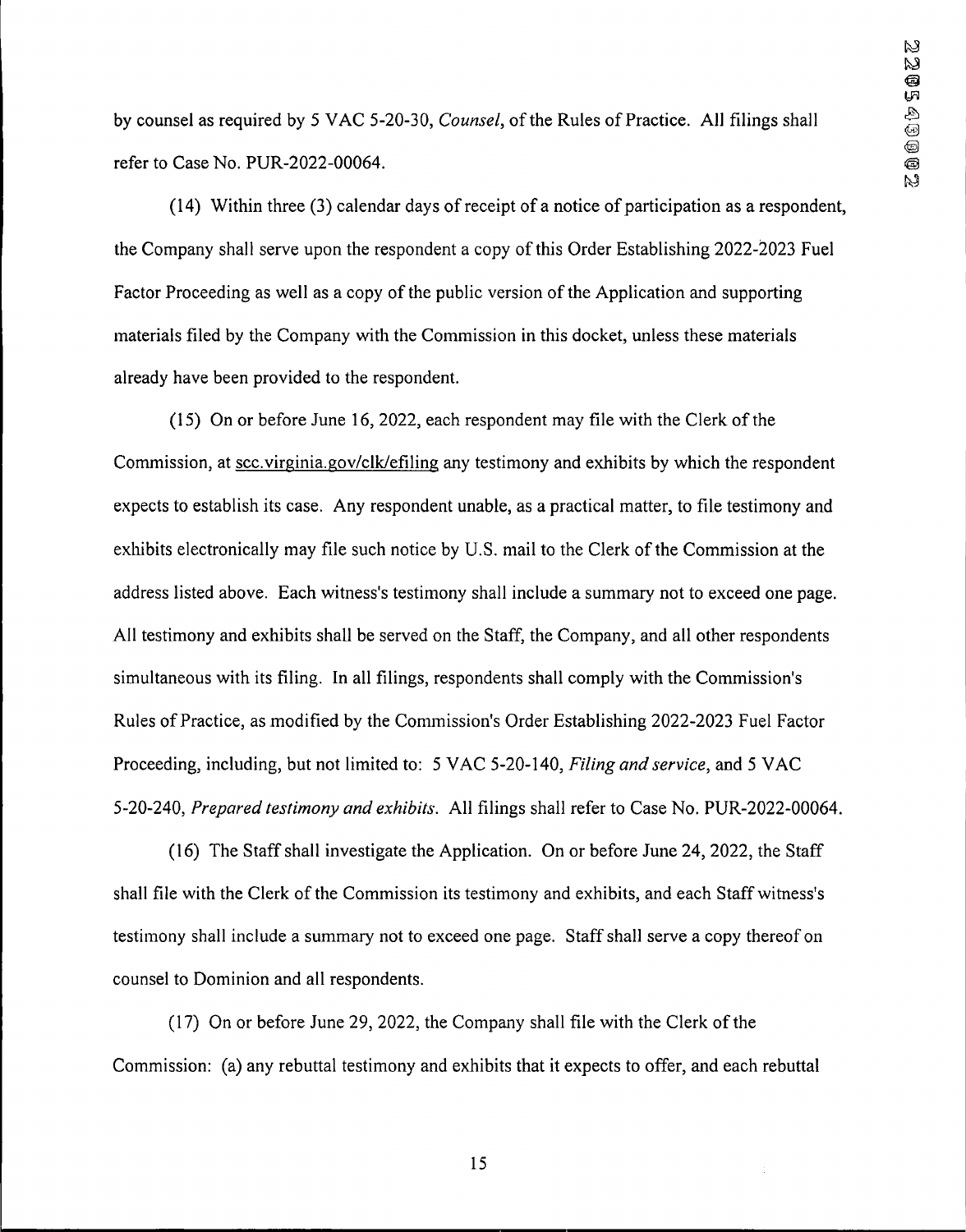witness's testimony shall include a summary not to exceed one page; and (b) a summary not to exceed one page of each direct witness's testimony if not previously included therewith. The Company simultaneously shall serve a copy of the testimony and exhibits on the Staff and all respondents.

(18) Any documents filed in paper form with the Office of the Clerk of the Commission in this docket may use both sides of the paper. In all other respects, all filings shall comply fully with the requirements of 5 VAC 5-20-150, *Copies and format*, of the Commission's Rules of Practice.

(19) The Commission's Rule of Practice 5 VAC 5-20-260, *Interrogatories to parties or requestsfor production ofdocuments and things,* shall be modified for this proceeding as follows: responses and objections to written interrogatories and requests for production of documents shall be served within three (3) calendar days after receipt of the same. In addition to the service requirements of 5 VAC 5-20-260, on the day that copies are filed with the Clerk of the Commission, a copy of the interrogatory or request for production shall be served electronically on the party to whom the interrogatory or request for production is directed or the assigned Staff attorney, if the interrogatory or request for production is directed to Staff.<sup>16</sup> Except as modified above, discovery shall be in accordance with Part IV of the Commission's Rules of Practice, 5 VAC 5-20-240 *et* seq.

(20) This matter is continued.

A COPY hereof shall be sent electronically by the Clerk of the Commission to: Paul E. Pfeffer, Esquire, and Lisa Crabtree, Esquire, Dominion Energy Services, Inc., 120 Tredegar

<sup>&</sup>lt;sup>16</sup> The assigned Staff attorney is identified on the Commission's website: scc.virginia.gov/pages/Case-Information, by clicking "Docket Search," then clicking "Search by Case Information," and entering the case number, PUR-2022-00064, in the appropriate box.